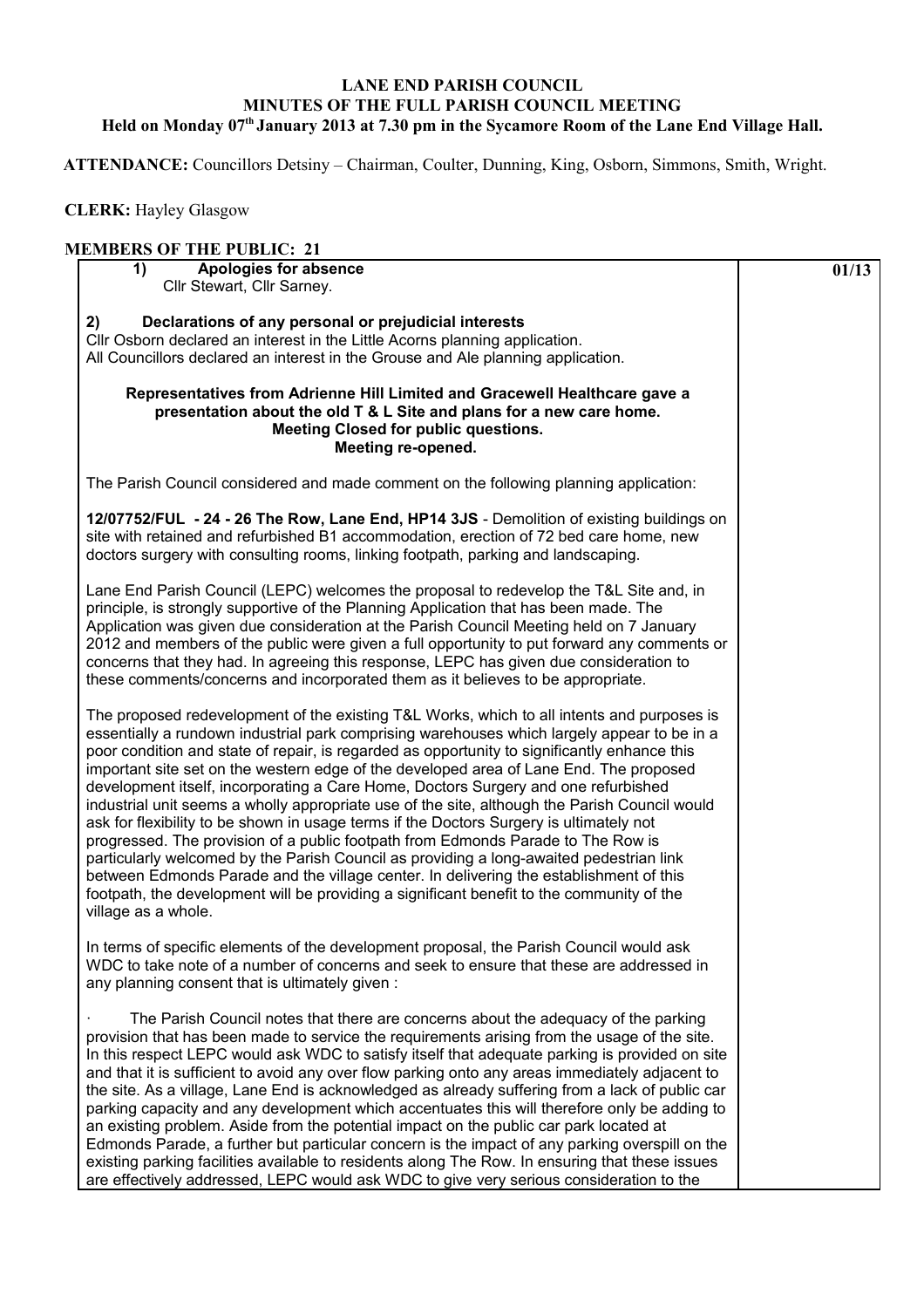establishment of appropriate parking regimes that give absolute priority to parking for local residents, preclude on-road parking along Edmonds Road and preclude any long stay parking (over 2 hours) in the public car park at Edmonds Parade.

The Parish Council notes that there are concerns about the impact of a three storey building and, in particular, its impact and consistency with the setting and general street view along The Row. Whilst the three storey element has been set back from The Row, which is welcomed, and whilst the ridge heights to the three storey section may be similar to existing warehouse units on the site and also to warehouse units on the adjacent industrial park, LEPC would ask WDC to give careful consideration as to whether such three storey sections are appropriate to the proposed setting and overall context of the development.

The Parish Council notes that there are concerns with regard to the standard of refurbishment that will be undertaken in respect of the retained industrial unit. In particular, the proposal to retain existing brickwork and to reuse brickwork from demolished units has raised significant concerns about the final appearance of the refurbished unit. A superficial visual inspection of the existing units suggests that the existing brickwork is in very poor condition and this raises doubts whether the proposal to clean the brickwork and reuse reclaimed bricks to "make good" will result in a satisfactory standard of finish that is consistent with the acceptable visual impressions shown in the Design and Access Statement. LEPC would therefore ask WDC to ensure that the specification of the refurbishment is such that the outcome is of a satisfactory standard and wholly consistent with the appearance and quality of the visual impressions that are shown in the Design and Access Statement.

The Parish Council would also wish to express its disappointment at the developer's decision to apparently seek to retain the small "lean to" structure at the northern end of the refurbished industrial unit immediately adjacent to the boundary with Sandage Road and Peterley Court. The removal of this small but unsightly structure would provide immediate residents with a significantly improved visual perspective onto the site.

The Parish Council notes from the Planning Statement that there are concerns about the adequacy of foul water drainage from Manhole 8901 and that this is being investigated by a developer funded impact study. LEPC would ask WDC to ensure that the results of this study are taken into consideration and that the implementation of any appropriate measures which may be needed to avert the possibility of foul water flooding are put into place as requirement of any planning consent that may be given.

The Parish Council further notes the comments submitted by Environmental Services at WDC regarding :

- o Noise from traffic along The Row
- o Noise associated with the B1Unit and adjacent Industrial Park
- o Noise and Odour from the Care Home kitchen
- o Light Pollution
- o Potentially contaminated land

The Parish Council would wish to give its full support to the recommendations that are made by Environmental Services to ensure that all of these issues are fully addressed.

**3) Minutes: Approval of the Full Parish Council Meeting on 3rd December 2012** Council approved the minutes.

**Approval of the closed session on 6th November 2012** 

- Council approved the minutes. **4) Matters Arising**
- None.

**5) Finance: Approval of payment of Accounts for December 2012**  Council approved the payments.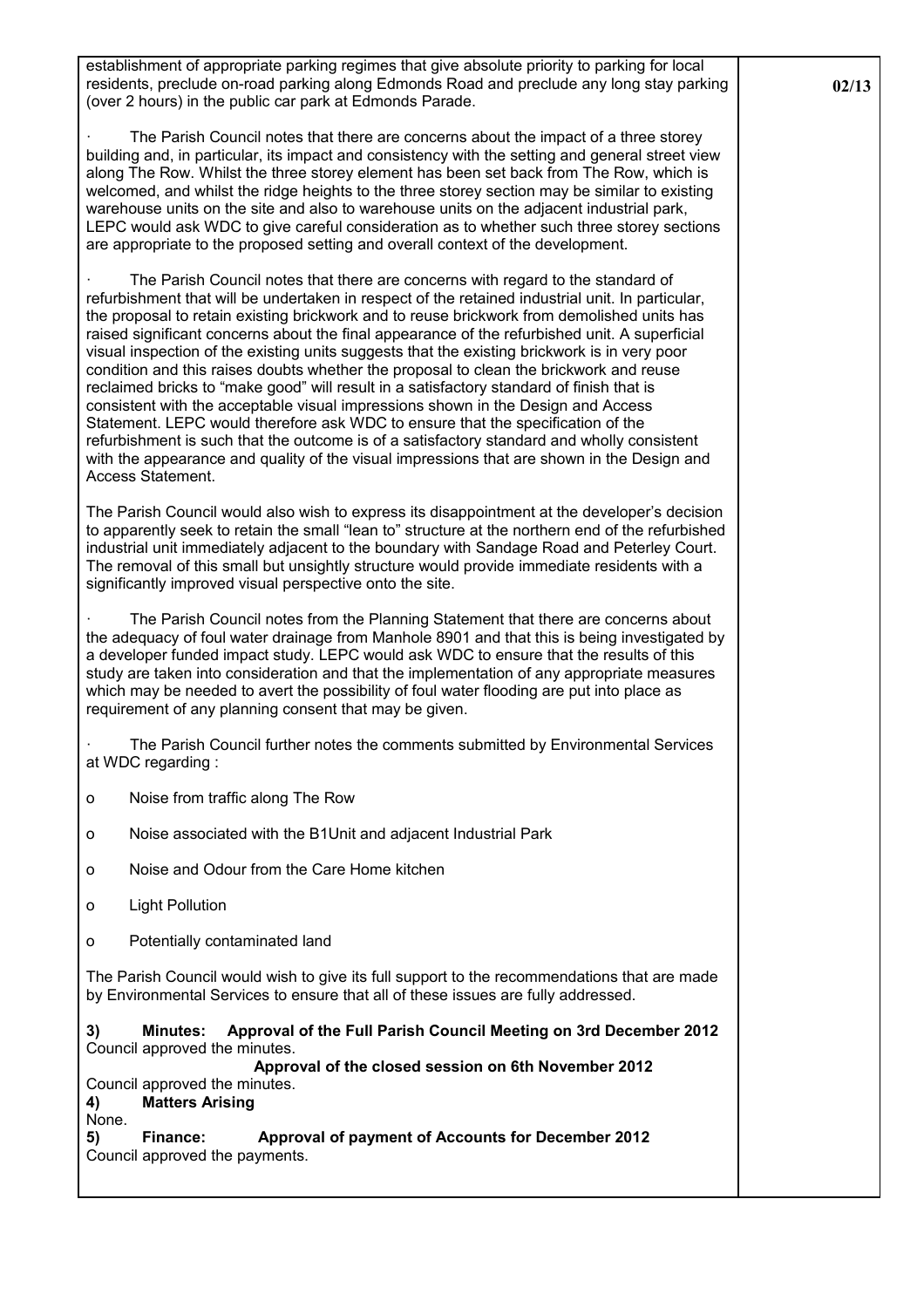| <b>Agree Budget / Precept</b>                                                                                                                                                     |                       |
|-----------------------------------------------------------------------------------------------------------------------------------------------------------------------------------|-----------------------|
| Council had seen the draft budget for 2013/14 and approved in principle at the meeting of $3rd$                                                                                   | 03/13                 |
| December 2012.                                                                                                                                                                    |                       |
| Due to the implementation of the Council Tax support scheme, this has caused a fall in the                                                                                        |                       |
| tax base. WDC has therefore given every Parish Council a grant whether the tax is increased,                                                                                      |                       |
| decreased or maintained at the 2012-13 level.                                                                                                                                     |                       |
| Lane End Parish Council agreed that given the grant from WDC at the amount of £11,063.54,                                                                                         |                       |
| the Parish Council would request a Precept of £96,496.20. Giving the Parish Council a total                                                                                       |                       |
| Grant of £107,559.74. Therefore parishioner's council tax will not be increased in 2013/14.                                                                                       |                       |
| Council approved the budget and precept for 2013/14.                                                                                                                              |                       |
| <b>Expenditure against budget</b>                                                                                                                                                 |                       |
| Council noted the report.                                                                                                                                                         |                       |
| CIIr Coulter informed Council that if the rest of the financial year goes to plan there should be                                                                                 |                       |
| approximately £8,000 in Councils favour.                                                                                                                                          |                       |
| Therefore Council agreed in principle that with this remaining money they would remove the<br>tree stumps on Moorend Common, remove the flooring in the play area at the Lane End |                       |
| playing fields and carry out the duty of care survey.                                                                                                                             |                       |
| Council authorised the Clerk to commission work to remove the tree stumps at a maximum                                                                                            |                       |
| cost of £1800.                                                                                                                                                                    | <b>Action – Clerk</b> |
| The Clerk should obtain another quote to remove the flooring at the play area in the playing                                                                                      | contact               |
| fields.                                                                                                                                                                           | contractors and       |
| <b>Bank signatory</b>                                                                                                                                                             | arrange work to       |
| Council appointed Councillor Lorraine Smith to be added as a bank signatory.                                                                                                      | be done.              |
| <b>Rental agreements</b>                                                                                                                                                          | <b>Action – Clerk</b> |
| Council reviewed the rents for the Grouse and Ale and the Lane End Studios. Council agreed                                                                                        | to invoice rents.     |
| to increase the rents slightly as per the Clerks recommendations.                                                                                                                 |                       |
| <b>Churchyard Maintenance</b>                                                                                                                                                     |                       |
| There were mixed opinions on the sum of money that should be contributed towards the                                                                                              |                       |
| churchyard maintenance. There was a proposal made to contribute £2750 which was                                                                                                   | <b>Action – Clerk</b> |
| seconded and not supported. There was a proposal made to contribute £3067.75 and                                                                                                  |                       |
| seconded and put to a vote. Council approved a contribution of £3067.75 by majority vote.                                                                                         | to send a cheque      |
| There were three abstentions.                                                                                                                                                     | to HTC.               |
| It was requested that the Clerk forward a copy of the document written between LEPC and                                                                                           | <b>Action – Clerk</b> |
| PCC to all Councillors. It was also requested that the Clerk sends a copy of the LGA 1972                                                                                         | to send all           |
| 214(6) to all Councillors.                                                                                                                                                        | <b>Councillors</b>    |
| <b>LEPC Savings Account</b><br>The Clerk advised Santander no longer offer the rate of 2.4% for a 9 month period as                                                               | documents.            |
| previously agreed at the December meeting. Santander now offers a rate of 2% for one year.                                                                                        |                       |
| Council resolved to put £50,000 into a Santander Account for one year at the rate of 2%. The                                                                                      |                       |
| rates can change daily, if this rate is not available at the time the Clerk was authorised to opt                                                                                 |                       |
| for the best rate available.                                                                                                                                                      |                       |
| <b>LESA</b><br>6)                                                                                                                                                                 |                       |
| CIIr Detsiny has recently held various meetings regarding the sporting facilities available. CIIr                                                                                 | <b>Action – Clerk</b> |
| Detsiny will aim to have an update for Council at the March meeting.                                                                                                              | to open account       |
| <b>Moorend Common Duty of Care Survey</b><br>7)                                                                                                                                   | and transfer          |
| Pete Whipp has recently carried out a duty of care survey and quoted for the work. Council                                                                                        | money.                |
| resolved that for the next years duty of care survey Pete Whipp should be offered either to                                                                                       |                       |
| complete the survey or carry out the work as the Councils preferred contractor                                                                                                    |                       |
| Katy Dunn will shortly be attending a course which will allow her to carry out the duty of care                                                                                   |                       |
| survey for the Parish Council.                                                                                                                                                    |                       |
| Council resolved to accept Pete Whipps quote to carry out all necessary works.                                                                                                    |                       |
| Cllr Detsiny stated that as a resident of Moorend Common, not many people visit the area                                                                                          |                       |
| and therefore Council should stop spending so much money on the area. Cllr Osborn                                                                                                 |                       |
| disagreed and as a regular user of Moorend Common insists that the area is well used.<br>Speeding through the village                                                             |                       |
| 8)<br>Katy Dunn had presented Council with a paper written regarding speeding through the                                                                                         |                       |
| village. Katy is concerned about the speed of traffic coming through the village and therefore                                                                                    |                       |
| has asked the Parish Council for assistance.                                                                                                                                      |                       |
| Councillors support the measures that need to be taken to reduce the speed of cars but also                                                                                       |                       |
| understand the need for public support.                                                                                                                                           |                       |
| Cllr King, another representative from Council and Katy Dunn should meet with BCC to                                                                                              |                       |
| ascertain what can be done to prevent speeding.                                                                                                                                   |                       |
| If a campaign is needed which is community led the Parish Council would be minded to                                                                                              | Action - All.         |